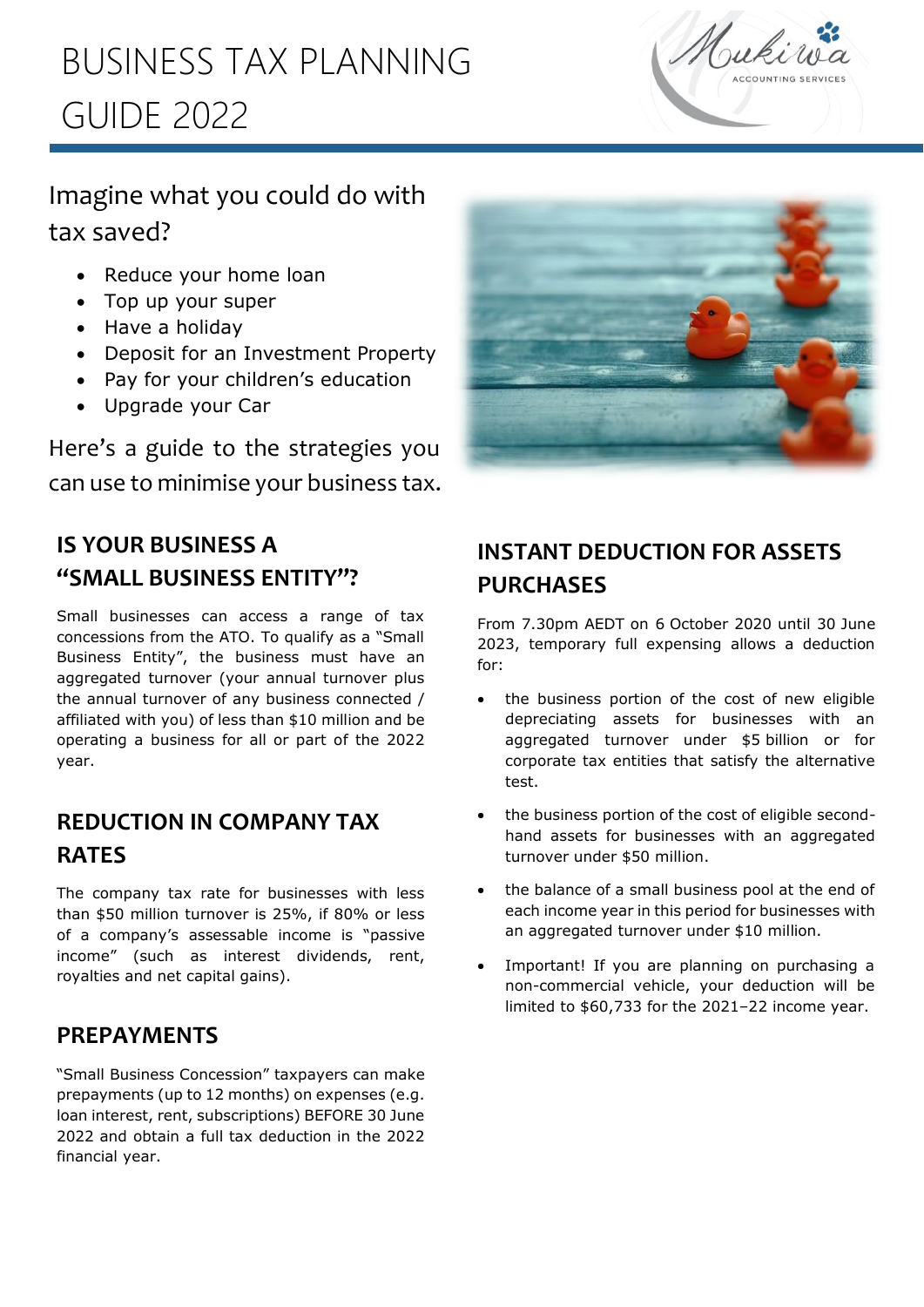

## **BUCKET COMPANY TRUST STRATEGY**

i<br>Li

If you use a Trust structure, one strategy is to allocate profits to a "Bucket Company" and cap your tax at 30%. Please discuss with us whether your company will qualify.

### **MAXIMISE DEDUCTIBLE SUPER CONTRIBUTIONS**

The concessional superannuation cap for 2022 is \$27,500 for all individuals. Do not go over this limit or you will pay more tax!

Note that employer super guarantee contributions are included in these caps. Where a concessional contribution is made that exceeds these limits, the excess is included in your assessable income and taxed at your marginal rate, plus an excess concessional contributions charge.

For the contribution to be **counted** towards the employee's 2022 contribution cap, it must be received by the fund by 30 June 2022.

### **CARRIED FORWARD CONTRIBUTIONS**

Carry-forward contributions are not a new type of contribution, they are simply new rules that allow super fund members to use any of their unused concessional contributions limit (or cap) on a rolling basis for five years.

This means if you don't use the full amount of your concessional contribution cap (\$27,500 in 2022), you can carry-forward the unused amount and take advantage of it up to five years later.

Carry-forward contributions are calculated on a rolling basis over five years, but any amount not used after five years expires. These carry-forward rules only relate to concessional contributions into super, not non-concessional contributions, as they have different caps.

## **PAY EMPLOYEE SUPERANNUATION NOW**

To claim a tax deduction in the 2022 financial year, you need to ensure that your employee superannuation payments are received by the super fund or the Small Business Superannuation Clearing House (SBSCH) by 30 June 2022.

## **TOOLS OF TRADE / FBT EXEMPT ITEMS**

The purchase of Tools of Trade and other FBT exempt items for business owners and employees can be an effective way to buy equipment with a tax benefit.

Items that can be packaged include handheld/portable tools of trade, computer software, notebook computers, personal electronic organisers, digital cameras, briefcases, protective clothing, and mobile phones.

If structured correctly, the employer will be entitled to a tax deduction for the reimbursement payment to the employee (for the equipment cost), claim any GST input credit, and the employee's salary package will only be reduced by the GST-exclusive cost of the items purchased.

**You should buy these items before 30 June 2022.**

#### **DEFER INCOME**

If possible, defer issuing further invoices and receiving cash/debtor payments until after 30 June 2022. This strategy pushes tax payable to future years.

#### **BRING FORWARD EXPENSES**

Purchase consumable items BEFORE 30 June 2022. These include marketing materials, consumables, stationery, printing, office, and computer supplies. Spend the money now and get the deduction this year.